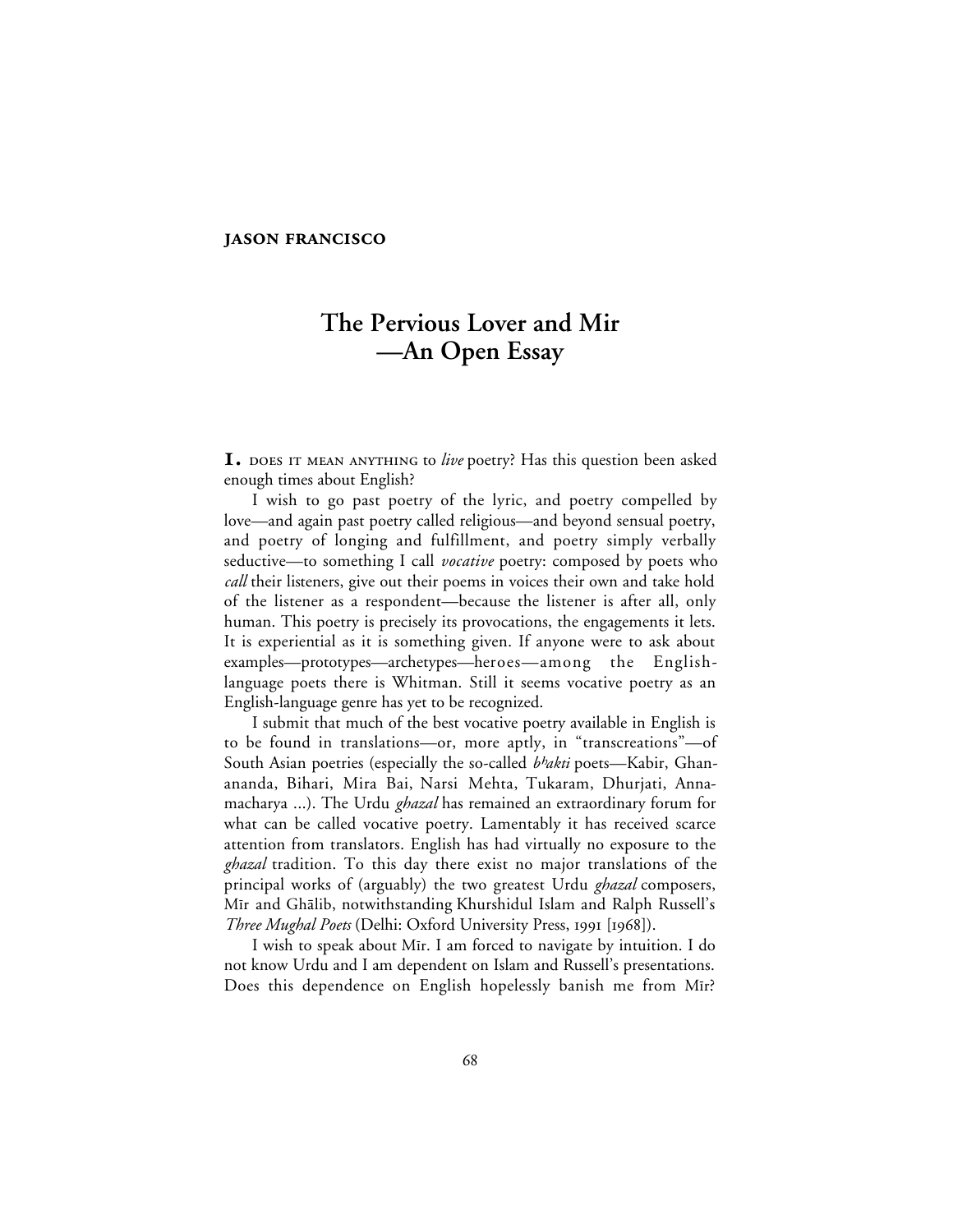#### JASON FRANCISCO • 69

Doubtless there is no substitute for speaking and listening to the poems in their original: the poems I receive form a new generation of Mir, who is now less the direct composer and more an author or authorizing presence about the transcreated works. But Islam and Russell's Mir, the parent of my Mir, stands as an author whose authorial presence is not mere conceit: it convenes the varieties of immediacy and human contact which belong as much to persons touching persons as to authors touching readers. Mir's authorship is of mind and flesh. His poetry is distinguished as something he—the author not denying his personhood—lived, and so something to be lived. To be lived: to travel from mouth to mouth, age to age, language to language; to travel subject to your cadence, his rhythm, her accent, my anxiety, our breath and our lips, and subject to anyone's interruptions; to travel under the sign that "it," "the" poem is at once an origin of interpretative movement and far from an origin, but a leaving of the movement, and only an occasional leaving. The poem which is a lived poem is a proneness, a vulnerability to the details of the human efforts that generate and receive meaning. What the poem is "in itself," what kind of textual instantiation it forms, what intertextual significances it carries, what it means evacuated from lives and voices—these concerns (which, I venture, ground the mainstay of so-called literary criticism, dedicated to certifying and hypostasizing poems) assiduously avoid whatever about poetry is situational, and radically situational—situated in discrete bodies on discrete days, in discrete yards and offices and busbenches where poems are listened to, read and remembered. I submit that Mir's poetry, as his *own* human experience, makes *our* personal experience with his poems possible. His authorial personhood occupies a space for any person, even one living two centuries later, on the other side of the world, writing with *this* language.

I wish to draw, skeletally, certain contours of the ways in which Mīr's poetry suggests a vocative, participatory poetics. If human occupation of poems comes first in the acts of speaking, reading and remembering, and continues as the personal authorial presence which remains after actual voicings die, surrounds and imbues the written versions which are otherwise carcasses—I want to give Mir credit for such a presence. I wish to open, a little, Mir's human occupation of his own work—to allow others inside to join him across differences, even differences of language. The critical recognition is that Mµr's authorial identity expands over time. It is not equivalent to his personal identity (which anyway cannot be factualized, even through his autobiography,  $\dot{Z}$ *ikr-e Mir*), and likewise does not evict his person. As a reader I do not evict my person. As such my own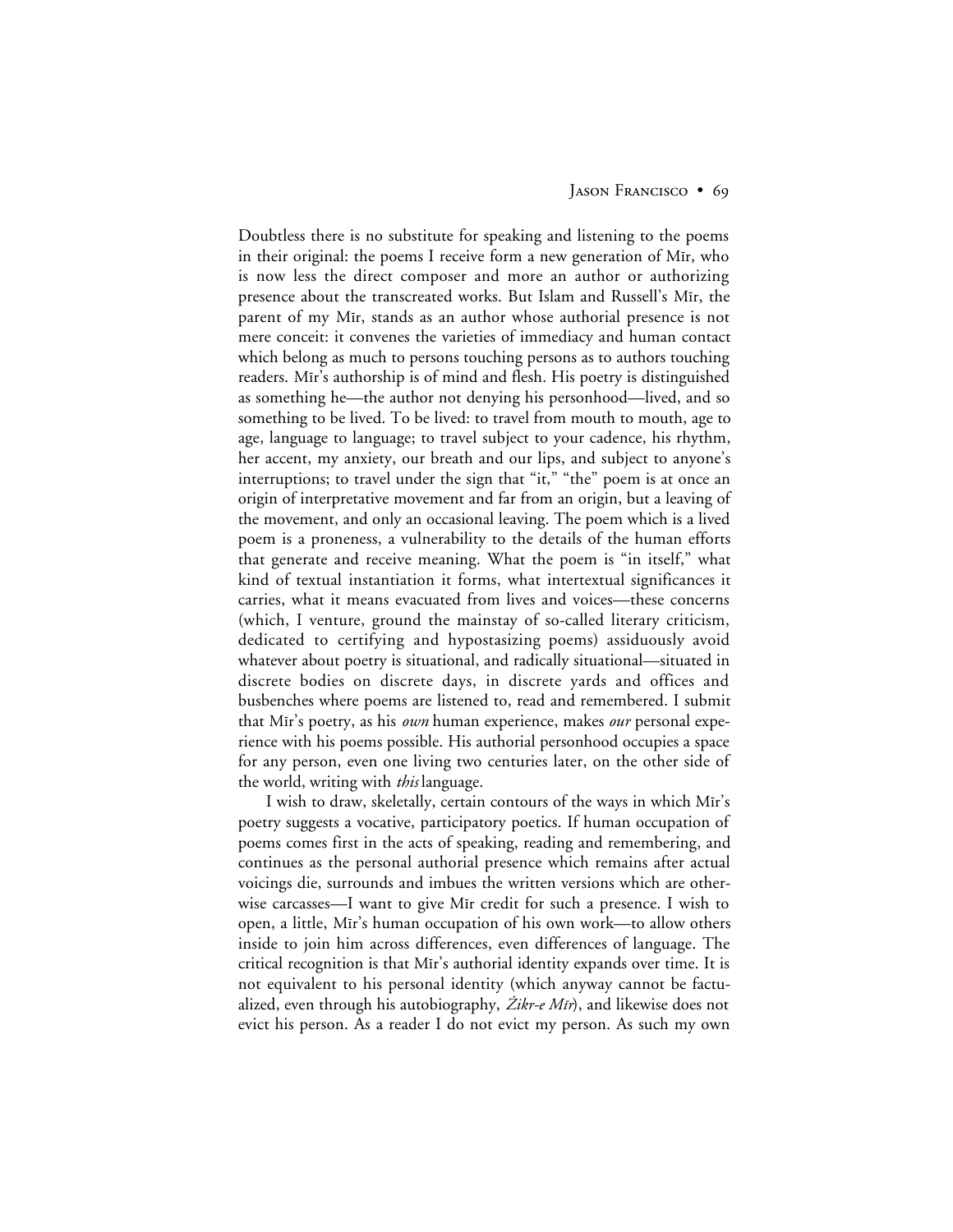inspiration to write belongs as much to M<sub>I</sub> as to myself.

*Are* you *equal to the words?* This question belongs to whoever wishes to know a poet of an unlearned language—which, I take it, is everyone. So I enjoin myself to strive, and you.

. The *ghazal*—is a collection of couplets formally (prosodically) unified.

The difficulty and power of the *ghazal* is its brevity. Each couplet commonly treats a particular topic or theme, and no theme runs through the entire aggregation. The *ghazal* as an extended, sustained unity does not really exist: the collection of couplets is not any whole, but is added to and taken away from at the poet's or the reciter's discretion. The *ghazal* does not narrate. Rather the couplet marks a point or tip of an ungiven narration that must be reconstructed, asks to be reconstructed. The power of the form is precisely its immense control over absence, its command over the imagination in the form of a finger toward something not said, but there. The words point to a kind of silent archeology; the language extends through itself backward and forward, expanding and contracting meaning in the pull of a certain gravity: that which is not said is stronger than that which is. The *ghazal* demands not only that the listener *listen* (traditionally *ghazals* are recited before an audience at a gathering called a musha<sup>'</sup>ira), but that the reader meet the poem, give it her or his own context continuously, repeatedly. As a "nonfinite" form of poetry, the *ghazal* gains meaning only when coupled with the imagination. Where the basic semantic unit of the *ghazal* is the couplet, the *ghazal's* essence is its participative demand.

*Ghazal* couplets commonly explore the natures and difficulties of love, particularly unrequited love: love not constant, never eternal, but labile. The aggregate of couplets resonates with the multiple and disequalibrious states of love—sure desire that rises up strongly and confidently, as well as the delicate, membranous feelings left when love has falsely or fickly departed, and, too, the severe and gruesome states when love coldly and harshly shuts down on a lover. The *ghazal* as an entire recitation roves in the couplets' extensions, moves in cascades, in reticulations—appeals to relays of associated, subtle understanding.

Leaving the beloved's motives and even actions to the imagination—both the poet's and the listener's—the *ghazal* probes the aspects of autobiography which are legitimately invented. As such it is not concerned strictly with auto-truthfulness of the corpse-like variety: the poet is willing, and encourages the listener, to let self-presentation roam into longing, play and speculation. The imagistic and thematic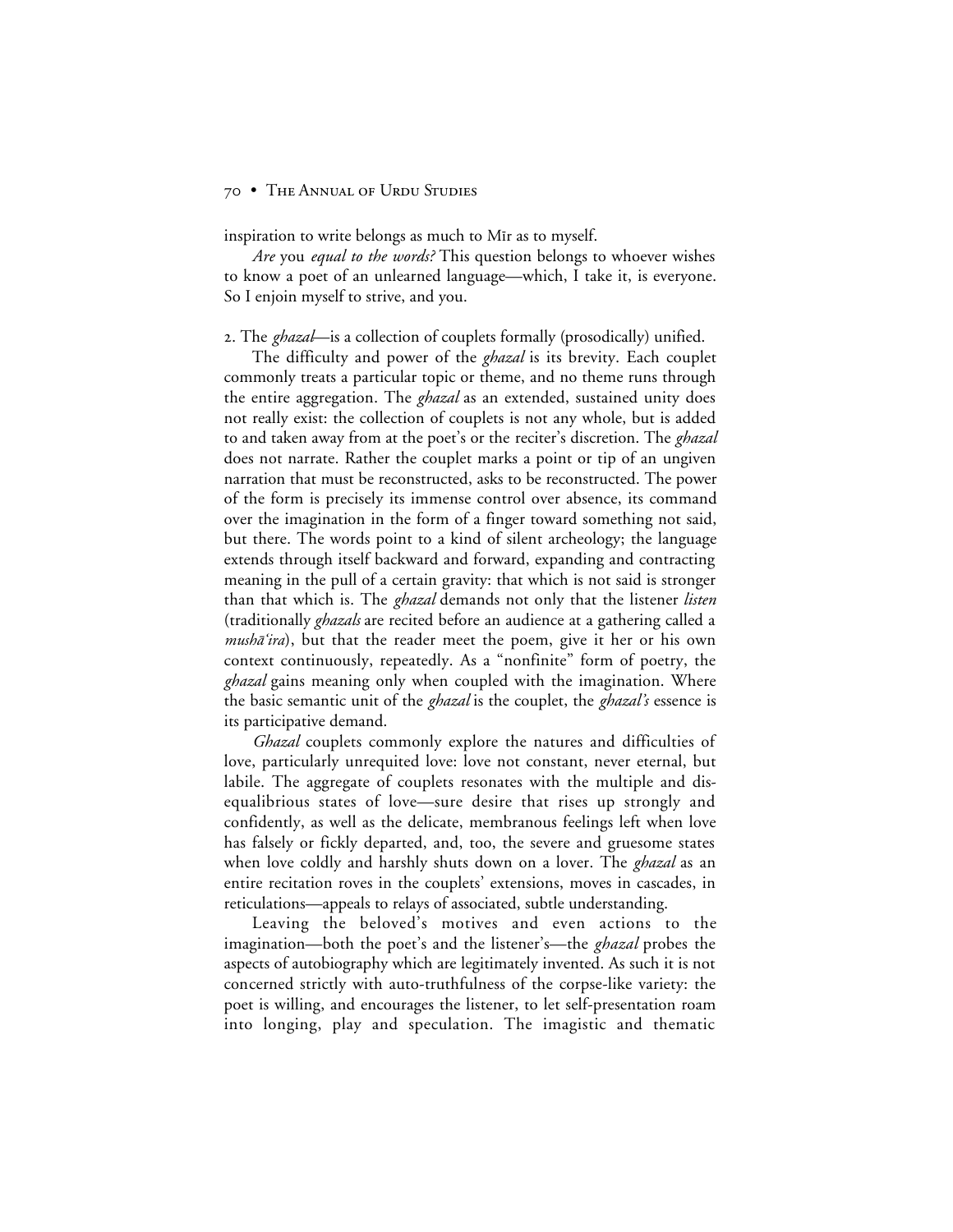conventions of the *ghazal* form points of departure variously into the realms of the lover's engagements: the contempts, appreciations and spontaneous movements of his sufferings; the tensions of his social status; and always the beloved's incomparable beauty, her elusiveness, fickleness, cruelty, inaccessibility.

Within these conventions—how much of the poet's actual heart?

. To whatever extent we allow poems to be sensitivities under human skin, within the drop of blood that is the human heart (as Mīr says), not confined to the language of their birth but escaping constantly as tenderness, as willingness—to that extent we take truth and falsity themselves as things experienced, and not merely received. To that extent we take the poet's authorizing presence as a form of human contact, not literary contact only, and the poem as the labor of the poet, his effort so elemental we know he has built the world.

# . *It was* love's *strength that brought me to her land: Where shall* I *find the strength to go back home?*

The exceedingly difficult thing for lovers, and for certain poets: that love be unfinished, constantly unfinished, moving continually—and in this way greater than the heart.

There you are, loving: moving in pursuit of the world itself moving—which cannot be caught, and which indeed you do not want to catch. Love lures you constantly *away*. And the strength to go back home—away from her—is also from love.

Home lures you—but as a refuge? How could it relieve the separation by which love is a pursuit? Home: apartness from her. What return does it promise? How could it be a less pained place than her place which demands its secrecies, which is treacherous, riddled with the fears of discovery and punishment, and the misery of brief meetings, often wasted with quarrel, and perhaps her shame ...?

Naturally you are weak with love's strength. Naturally you are tempted to claim love was nothing you ever really wanted. You do not conceal the weakness, knowing love to be a movement close toward and away from the beloved—and yourself, and your own clearer and less clear possessions.

. *I washed my hands of life and only then Could I set foot in my beloved's lane.*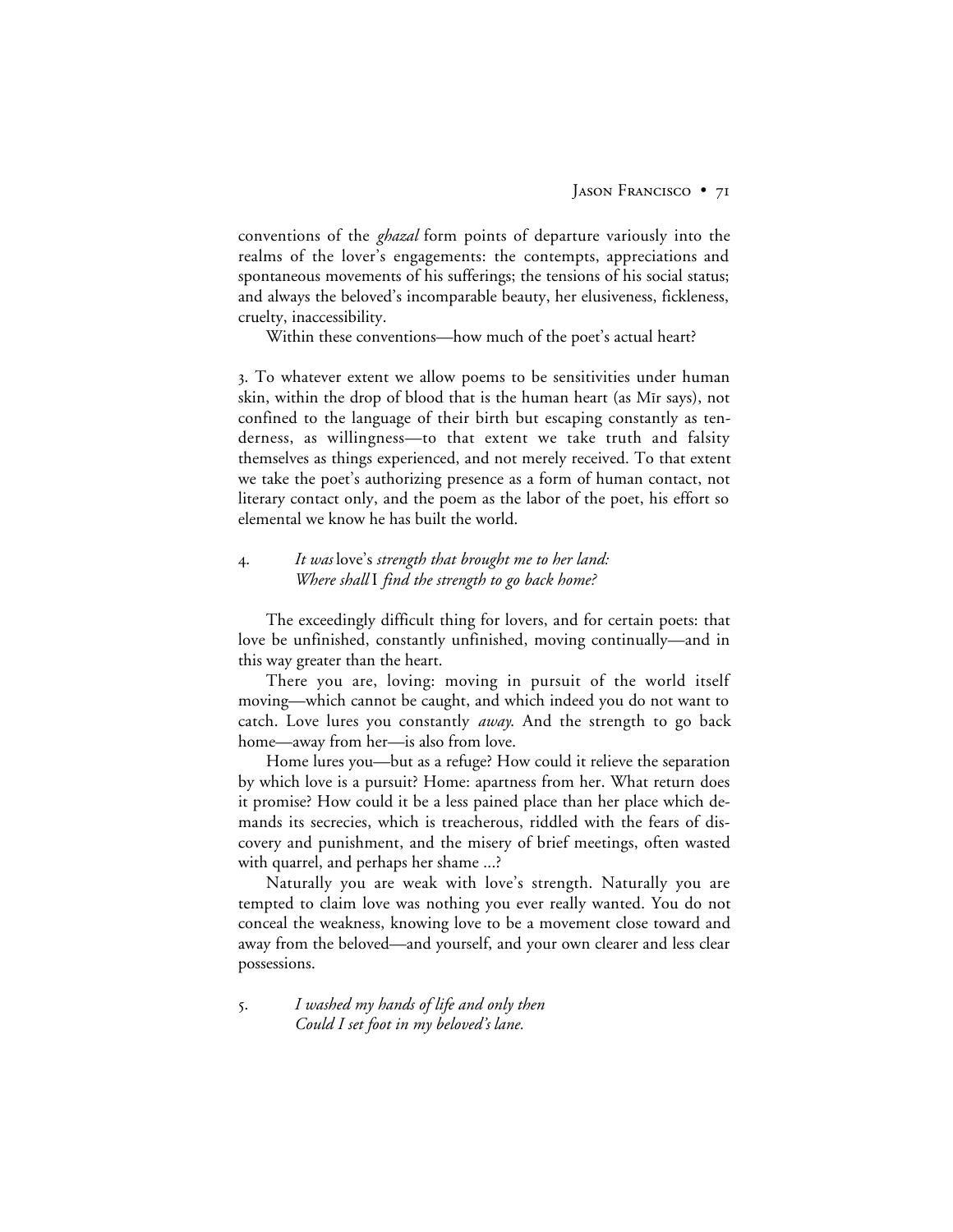*The sword falls, Mir, and you still stare at her. Is that no proof that you deserve to die?*

*Just sacrifice your life, and fear is banished. Go on your way; all danger will have vanished.*

Love begins with the commitment of a life: continues as the stunned, retrospective knowledge of death: and remains as reassurance after the deep fears of love's consequences are fulfilled.

You love: as someone within yourself and after yourself. You love not merely lured, seized, directed, but love as something *you do,* after which you find your antecedent purposes. *You* who sacrifice will find that fear *is* banished; you going your way will see danger *to have* vanished. You cannot fulfill love: fulfillment of love is a self-negating proposition. So you feel: a special unconcern at love's fulfillment, an unconcern which is precisely the acceptance of separation from her. The honesty of the unconcern makes and fulfills loving. But what tenacity the honest unconcern requires! What concern! What carefulness, what attention. The ground of love is this tenacity: you keep the heart as a guide, and cultivate the heart by acceptance of separation. And as you come to know your heart: love's unity is constantly accomplished. Or better, love's unity is as accomplished as the heart's knowledge.

Who can say the lover's dual task? Self-sufficiency in love, learning to live without expectation of requited love, and still: neither reducing nor reifying love to an object, a merely spiritual love, returning to the human beloved. A difficult task! The lover, concerned and unconcerned—*must* remain independent of the beloved, must remain in some primary sense self-fulfilled. And the same lover, precisely self-fulfilled, *will* accept love's endless pursuit of the beloved, love's perpetual unfulfillment. This is the clear lover's love: never to become absolutely dependent on the beloved, who can never be reached, and never to become truly independent of the beloved, trapped in mere invention.

Love commits the lover to wakefulness and to death—an ongoing death at the hands of radically concurrent demands: utter detachment from her, and utter willingness toward, craving of and dedication to her. Love, like death, commits her to something existing in perpetuity—an absence constantly pointing back toward life, toward her herself. Mir says confidently: you, loving, knowing utter aliveness, surpassingly embody something dead. You are utterly incapable of exhausting love—or her. Your failure to exhaust love is precisely your accomplishment.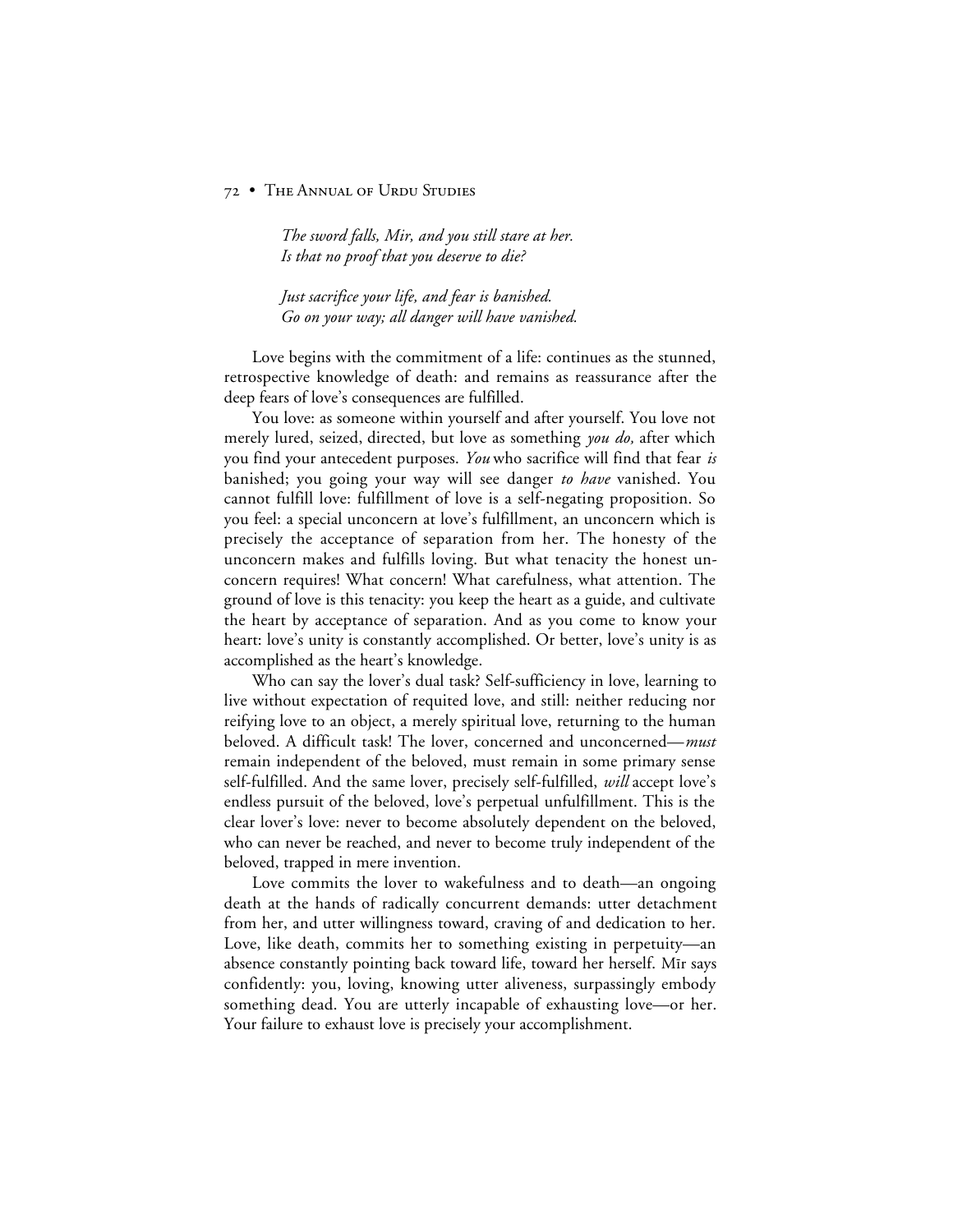So you lift yourself to an obstinate, relentless vulnerability. You learn to love and lose simultaneously. And you, loving—can you fail to see that love's constancy, love's joyful discipline—leaves also a joyful self-malice?

> *The sword of tyranny was falling and I could not flinch. I did not move my head—not even to avow my love.*

. *Mir's dust has settled at a distance from her; Respect like this is only learned from love.*

If nothing else constancy is the lover's attainment. In dedication to her the lover submits, forbears—behaves in absolute keeping of her interest. If love itself is a danger, he holds it within himself, never allows it near her.

Mir sings the lover: you, loving, are the dust of your own decay—even your dust maintains your constancy. You have conditioned even your ashes. No matter that you be kicked up in the street. No matter that you be suspended in air. Your constancy lasts through matter and matter's recombination. You return this body to the earth as something more constant than the earth itself.

. *This is a realm where near and far are one; With her or parted from her, you must love.*

> *I cannot think that you would look at me; Yet I wish that you would look at me.*

*The world of beauty is a wondrous world; A man must fall in love with that world too.*

Mir sings the will to love: it tempts as a venture of possession of a thing called love, a venture of becoming one possessed. Alternately it pushes toward venturing the will itself as a construction, intended to achieve the effect of convincing the lover of success, of establishing his authority as a lover... and the authority of the beloved... and the authority of the exercise Mir calls loving.

Mir sings: yesterday, meeting her briefly—you think you might genuinely have come some distance from your urge to stay with her, from living it through in a closefitting way. Still it remained and darkly guided. You spoke ponderously, as if to solicit her closeness, her relief, as if to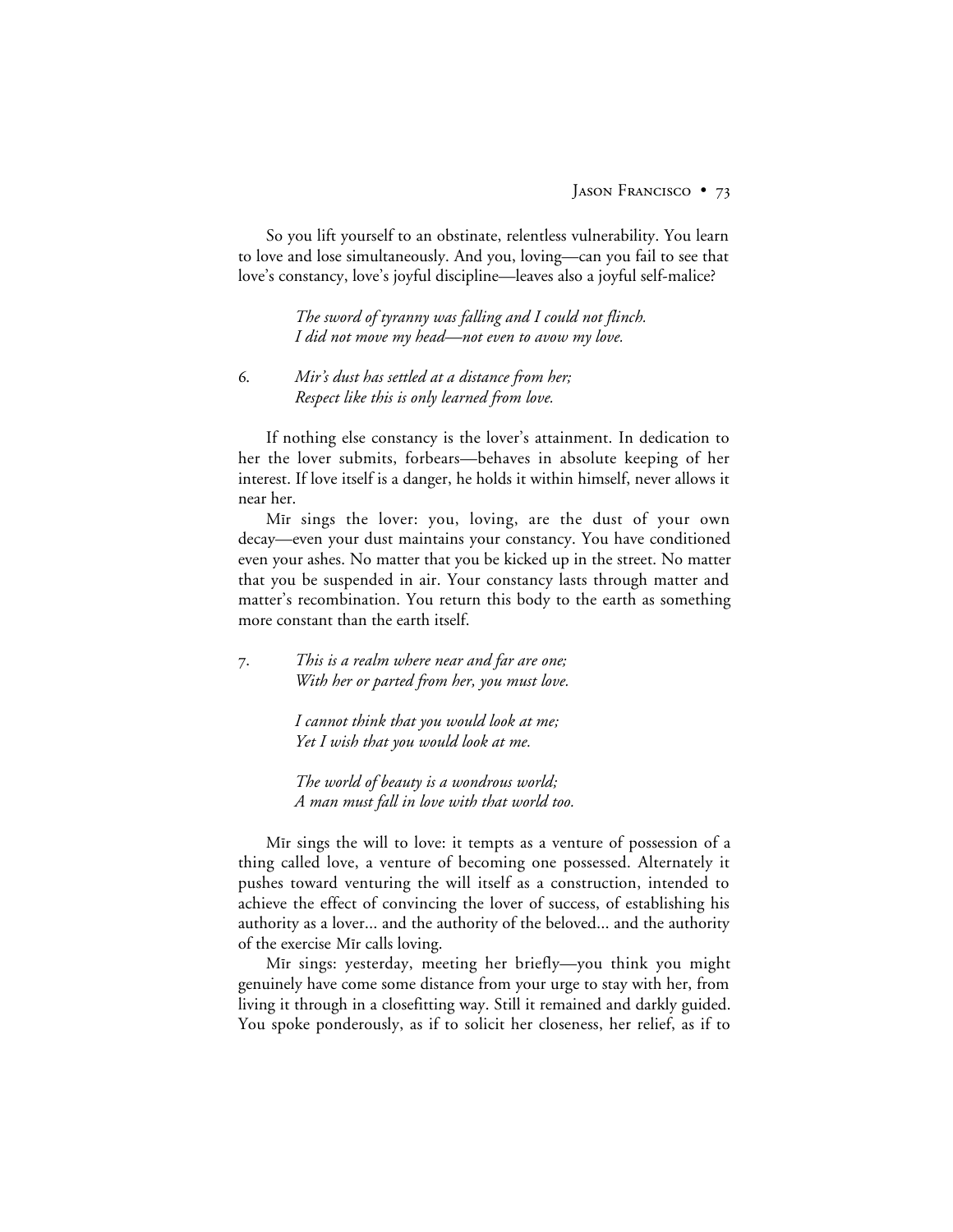certify the unconditional, irrupturable connection. But you certify nothing, you who still mistake the obvious necessity: detachment from perfection of your feelings for her, from desire to be any sort of person for her, from winning her at all—and from self-condemnation, which is ruthless in you. This much is obvious to her—but *with* her, it is not obvious to you. With her you are consumed with what you want: to find and hold her deep estimation, perhaps her deepest estimation—and to be held in it as you lose it. And she is more than you can hold: you feel loss instant to instant. Naturally she refuses to take you at all seriously. Why should she? You desire her whole person and are empty to hold her.

You ask yourself: are you wrong to sense in her a lush, reciprocal wanting? It seems to inspire the very pride with which she judges the world carefully—and keeps you away.

And Mir, asking: can you pass over the ways your will to love is an object in a literal sense, something thrown in your way, something you falsely attach to as a destiny? And if you pass your will over—can you live with the sudden severance of the questions which nourish you: "Who am I, loving?" "Who is she?" Without the love of the questions can you reaffirm the critical division—that she is *there*, not here in your esteem only—you who drift in the midst of your own reassurances?

The will to love—sometimes as a venture of dispossession it still *tempts*.

You drift with your will, your questions, the gravities of attraction between them. You, the lover, surrender in your loving the exercise of your conscience, surrender your cravings to know her, your desires to find in her heart the place nearest her, and the words for love themselves, which are all false ties. You are no longer driven by your own will to love, but in the midst of it. And at the moment you honestly notice this: you feel what is in fact a tighter yoke: *to be just like* your wishes to give yourself away to love and still to remain.

The freedom of love's constancy lies not in what is intentional about it, but what is unintentional. What work this freedom means for those who would perfect love as a morality! What impossible work as legislation of the heart, regimentation of the soul! What work: it is impossible that self-legislating can dedicate the heart properly, can bend it passing over itself toward something more enduring. Is this not after all the point of the imperative to love: to dissolve the heart's firm hold on becoming conscious to itself, as if knowable to itself *first*, and *then* able to act? What work! By degrees you come closer to the movement and later the signature of love, the rupture that tells the refusal of the heart to dedicate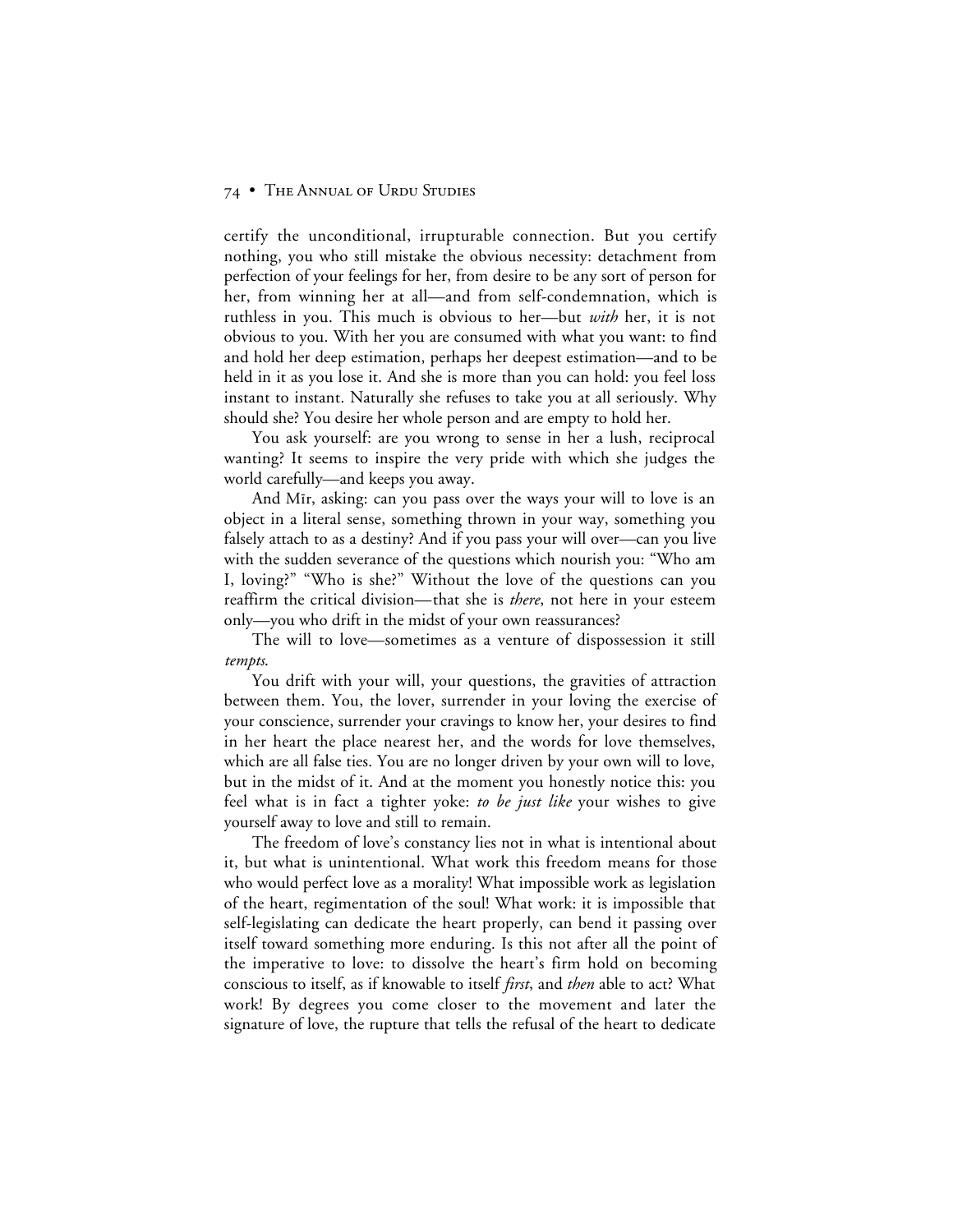itself to an intention to love, to a statement of intention, to a fooling. You, the lover, refusing all propositions, turn to poems. This is why poetry is song: because it refuses speech. The refusal entails great nobility and great fierceness—and great cruelty. The cruel refusal invites something more—or indeed, something altogether less—than the heart's knowing self-possession.

The empty heart comes not with a swift, absolute judgment—rather by approximate judgments in continuing estimations. From within, truths are estimated—from without, determined. The lover's refusal to enter an absolute judgment is not a difficulty of action: love values the movement between judgments more than the structure of alternatives. And if love is a movement before a state of being—how can constancy of the heart be an origin of love? As an intention, constancy cannot originate even a thought. Rather it is something on the skin, a veil or a mask over something living underneath, something animate which in its labor brings love out more fully.

How could you fall in love with her alone—and not the whole world?

Deep love displays a menacing visage: it appears as a power over and above to withhold as much as to give and sustain. It seems something perfect, distant, hallowed in its distance and unperturbed even by the most fervent desire to cross. Mir does not disagree. Who can tell the difference between what the poet threatens and promises about love? He sings: love is a duty to refuse certainty of love's possession—also love is temperamental and impermanent. What refuge from loving, the poet asks, could *not* loving be?

> *And still we dwell enraptured in the stars After our stars have ground us in the dust.*

# . *You are in love: your head splits, and the pain is there for life. Love's a different drunkenness, a different aftermath.*

With love: the mind is more and more sensitive to the minute losses, the subtle logics of gain—a special kind of lunacy. The mind sedulously tweezes apart the gossamers of possible loss—and deftly clings to thin strands of rationalization. What force can renounce them? Every skillful path leads to a fragile peril.

Is ease possible in these active vulnerabilities? Rest: not an intrinsically calm possibility, but the aftermath of abandon.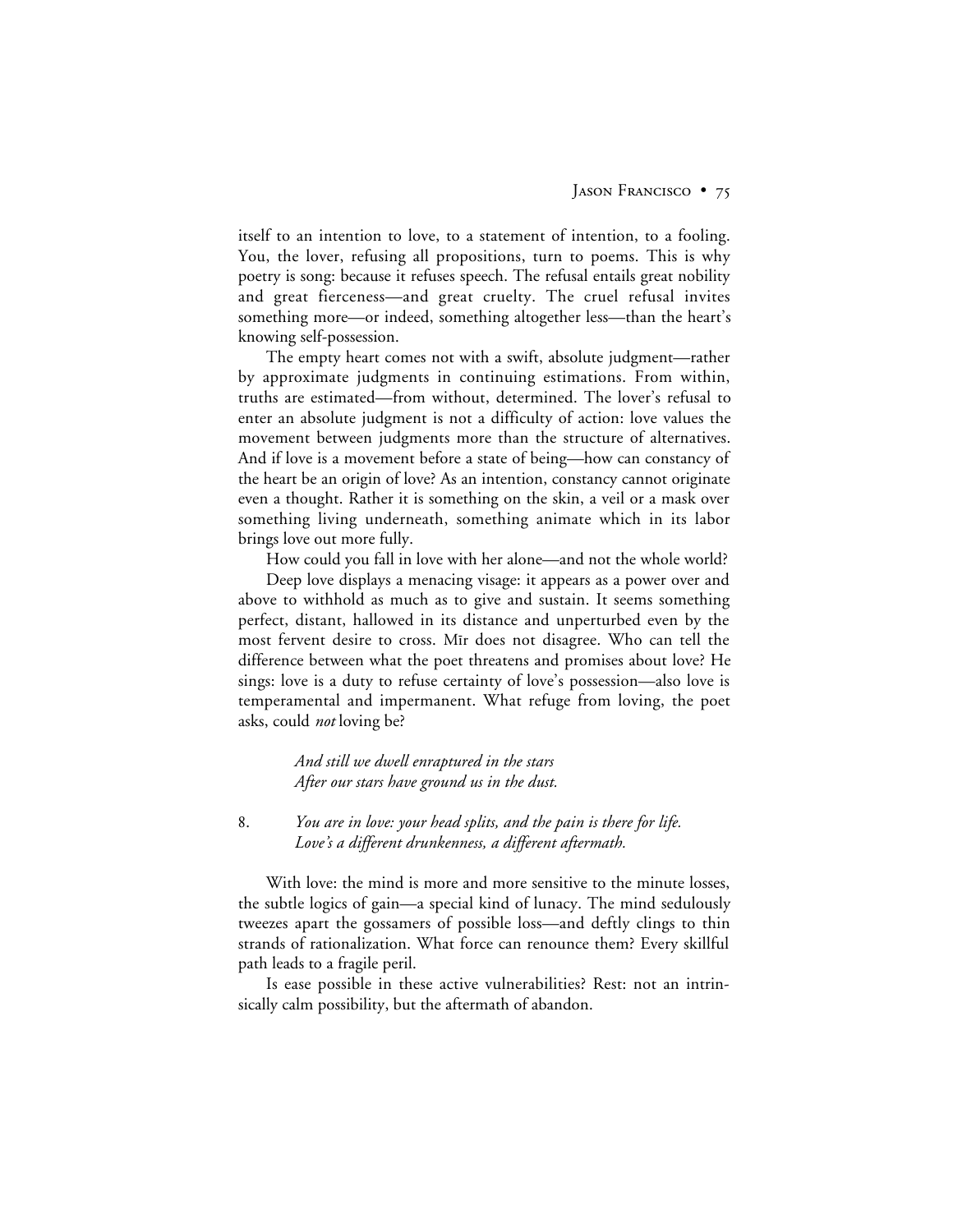. *True Muslim am I, for to these idols I pledge my love: "There is no God but God ..."*

> *Such as we are, God fashioned us close to His heart's desire: If we had been what we had wished what might we not have been!*

*You call us free? You slander us unjustly.* Your *will is done—and we must take the blame.*

The direct and intimate relations between God and ourselves, and between one another—are conventionally these: symbolic love ('ishq-e' *majāzi*) refers to worldly love, true love ('*ishq-e haqīqī*) to mystical love. Our love is symbolic, divine love real.

Not an inversion, this is a subversion.

Mir sings the lover: now she is an idol in your heart—her beauty is manifold within you. You worship her with a universal prayer that becomes a question: if her beauty is manifold, what becomes of your language? your heart? your mind? How can you possibly meet her divisibilities—and not just divisibility, but the integrity of her divisions? You feel: a sinking gulf between the words that name love, the prayers, and the experience of loving, which is infinitely more diverse and proliferate.

She splits and splits. You chase her. She drives you into small tasks—smaller and smaller. You race after her with fragmented observances. You motor frantically. She eludes you effortlessly. At what must be the end of yourself you offer her your devotion to something eternal, to God—supremely unique in the universe and all you can suffer to worship.

You cry: the uniqueness of the eternal is unbearably fast in its durations!

Mir sings: inviolable identity is not the object of this search, and anyway is impossible. The difference between this burnt love and *this new* love is an experiential difference, impossible to regularize. Mir sings and sings.

But the alertness of your one prayer to the particled lover—is it not a form of cruelty? Should you take it as a fiat? Suppose you take it as a human *obligation* to rebel against the multitudinous lover—an obligation precisely to God—which embodies your best gifts and makes you worthy of  $God \dots$ 

Take yourself this moment as a hurled being, launched from God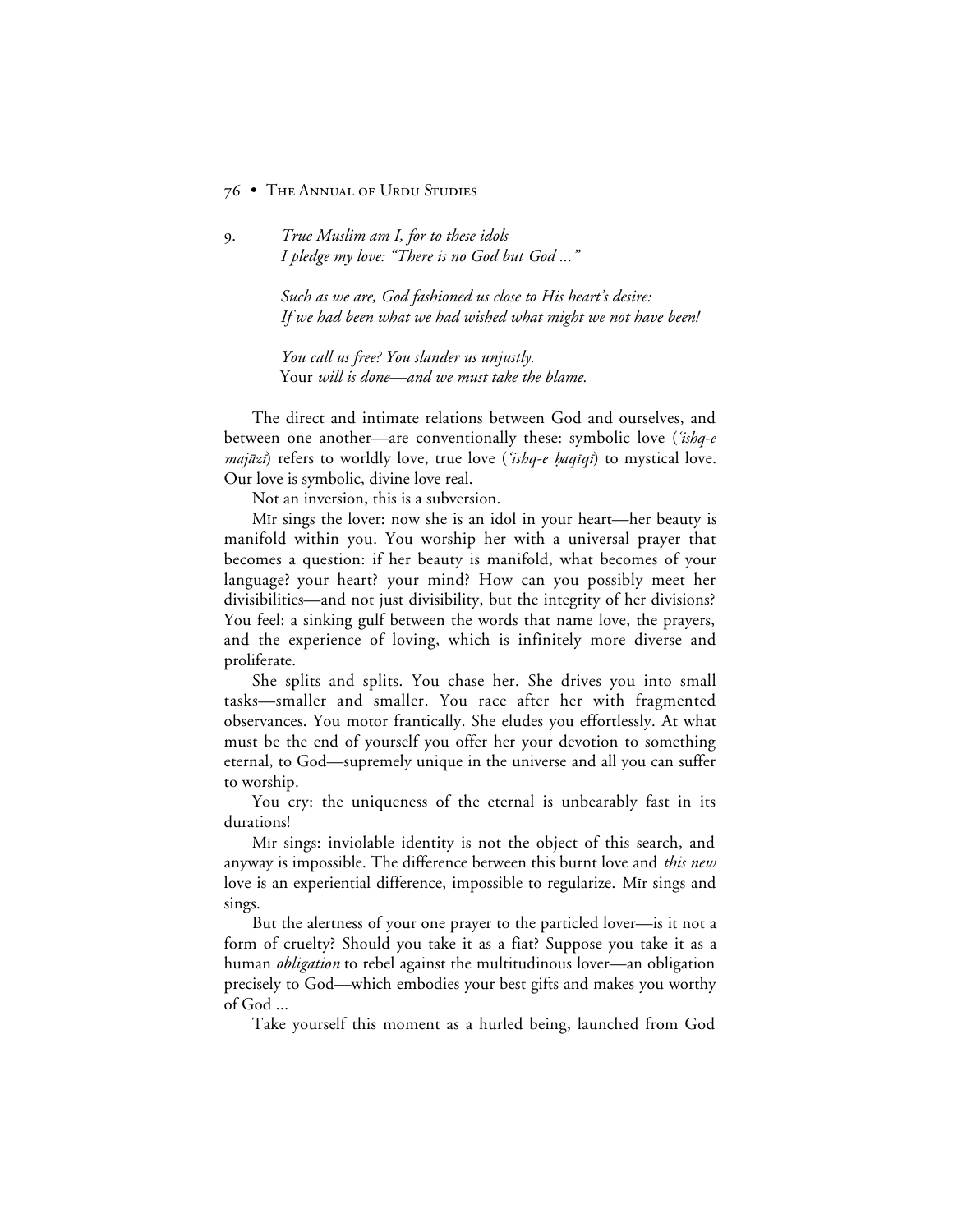with a question: will you fall under the weight of your own will to love? To fly: to remake yourself in the image of your heart, which roams toward God, and affectionately toward smaller and smaller tasks, and back toward larger disquietudes freely.

Others know God to occupy the ruin of the heart—the heart ruined by fear and dread of God, of the forfeiture of fear. Here you are: craving to sever the fear of God. When the language of fear leaves you, you envision voluminous prayer. The unreason of your prayer will become your vocation. You will wear the memory of fear of God like a talisman to ward off revisited exile. When the language of fear leaves you, you envision knowing: you are not God's equal, but are, like God, uniquely capable of your own severances, which require a self-seeding pleasing to God.

Others perhaps do not undertake the difficulties of their growth willingly, but out of fear of the faith-ridden themselves, who insist on devotion to God in more and more devoted paralysis of the emotions, the imagination, memory, criticism—and prayer as a symbolic punishment for their natural alertness. Who among them will ask you to take up your own tasks? And if you take up your own tasks, even at the cost of your life—who among them will not still call it heresy? M<sub>I</sub>r, singing: we who arrive here and take up our tasks—

> *Made from clay—but what we are, we are. Our power is greater than the power God gave us.*

and accept the right to suffer in the taking—are we not farsighted in our pleas?

> *Mir is a beggar, yes; but when he begs He asks for nothing less than the two worlds.*

. Sight of ourselves comes disparately, not seamlessly. Souls relaxed from fear love error. Souls relaxed from self-importance do not renounce self-falsity. More than that they do not crave it.

. *Shaikh never knew the echo of love. How could he? He took good care to feel no more than lust.*

> *Shaikh cannot walk a step without his staff— An ass that needs the rod to make him go.*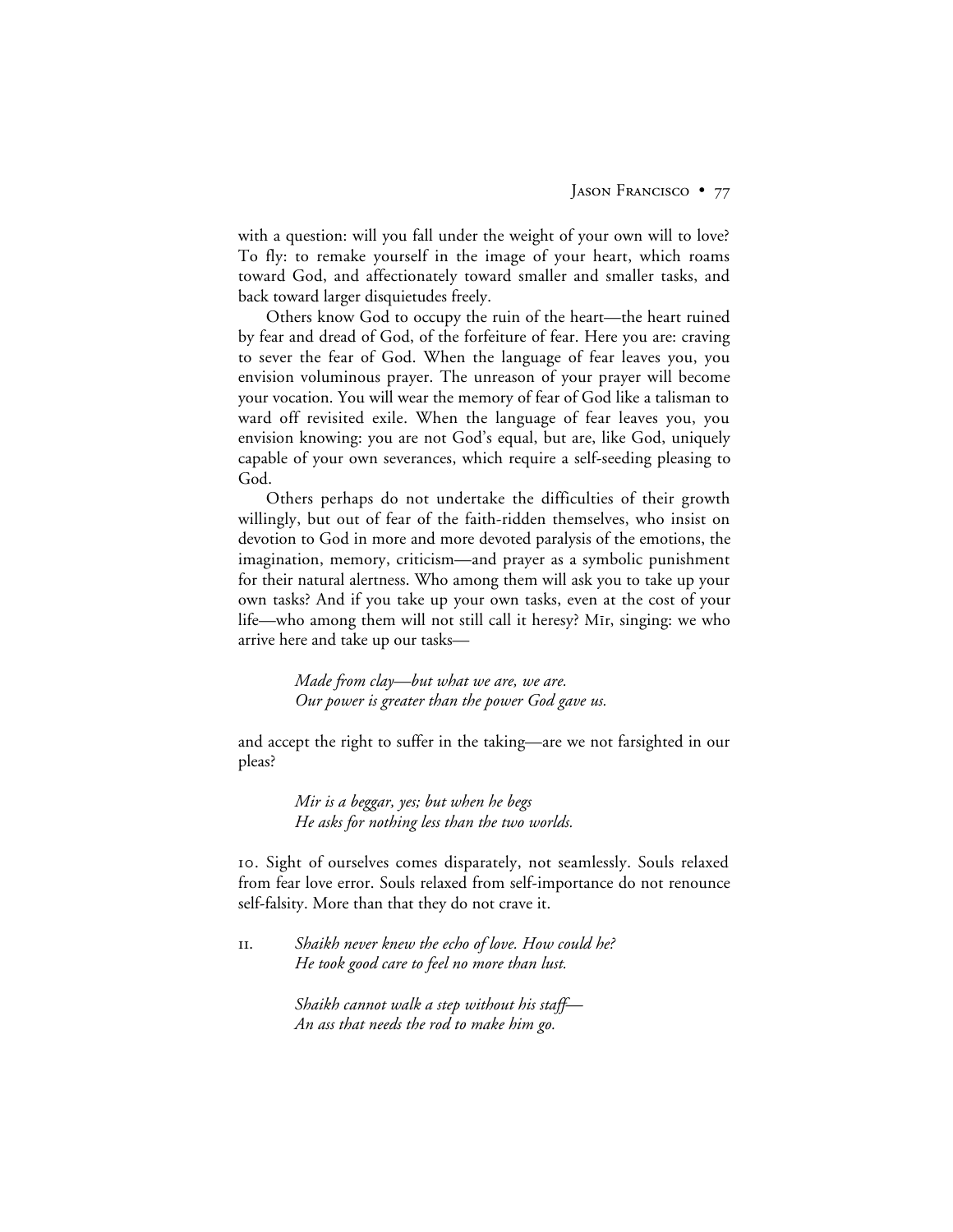*Shaikh say his prayers? Don't be deceived by that. Prayer is a load he lowers from his head.*

Mir sings the *shaikh*, the entrenched elder: self-seeking, hypocritical, narrow: sustains brute adherence to religious and political ritual alike. *Shaikh* honors institutional knowledge, admires the coercive achievements of priests, kings, bureaucrats—all power corporate and remote. *Shaikh* understands divine power in his own image, an extension of worldly power: God is a ruthless, implacable tyrant. "God-the-merciful, God-thecompassionate"—in his mouth these epithets ring as bitter taunts. *Shaikh* lives by and for the fear of God and anyone whose power is demonstrable—perhaps through a curse, perhaps a club, perhaps a fountain pen. What does he know of love? His heart lunges and grasps: the most openness he can manage is lust.

*Shaikh* embodies propertied interests and the attendant psychologies of predation. In his world the greatest crime against private property is the refusal to own any: *shaikh* is naturally threatened by the lover. In their conflict, embraced by the *shaikh*, simply watched by the lover—the lover, who eludes easy typification, draws more and more fire: becomes the martyr.

. *Come on out, recluse! Leave your cell and see the green plants growing And black clouds sent from Mecca swaying high above the taverns.*

> *Come to the tavern, recluse, now, for joy has left the mosque. The rain falls, and the breeze blows soft, and all your body glows.*

*Do people lead the holy life when clouds sway over head? In days like these, ascetic, you should see if you can sin.*

Mir sings the lover: neither pillared in, nor a refugee from, the world. Under the weight of kings and *shaikhs*, their prophylactics, their bigotries, their false ideologies, Mir sings: no lover thinks of escape. Mir quickly reminds: the unconcern of the lover is a willingness: the lover pledges his allegiance to the open heart. The lover revises his speech, his pathways—does not attach either to inclusion or to reclusion. Fear pulls the recluse, perhaps well intentioned in his denial of the world. To raise himself he strikes himself down. The lover is different: he does not displace his grief into self-removal or self-deprivation, and retains nothing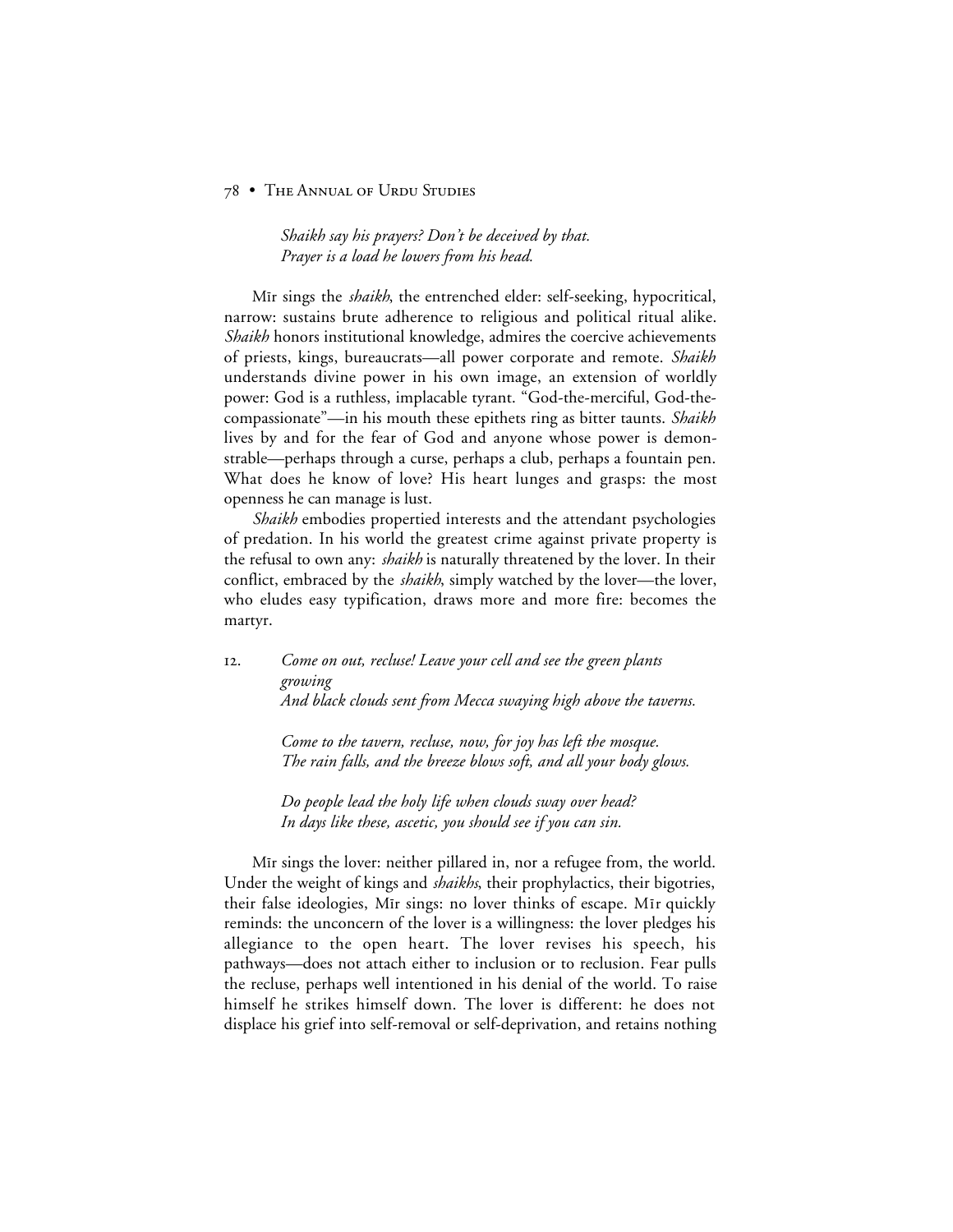of tragedy, no trace of loss. The recluse has enshrined loss. For the lover, love never *needed* to come, not even once. There is no disappointment.

Mir sings the lover: not the ascetic, world-renouncing lover—but a greater renunciant. Mir sings the lover's refusal to leave the world, derides all expectation that there be a pure realm outside the world for love. Mir: is not a discoverer of a private truth. Rather he is an announcer, a performer in couplets of his own overcoming of his privacies. Where he comes down in *me:* I shake with his rebukes. He is not a master over the world, like the *shaikh*, nor sunken below it, like the recluse, but in the midst of it—Mīr, who knows the lover intimately, who has striven to find correspondences, and has found them, and has fallen from them, and from his grief incommensurably asks: is it not *you*, loving profligately, gallivanting in the preparation of yourself for your soul, who ultimately finds favor with God?

> *Again today in the great mosque Mir led the worshippers— He who but yesterday had washed the wine stains from his prayer mat.*

13. Mir sings the lover of his own era: Delhi in the years following the height of Mughal power. Mir witnessed personally the sacking of the city in 1739 by Nadir Shah, was driven into exile with the Maratha occupation of 1760. All his life his patronage was tied to the political vicissitudes of the court.

If periods of social decline are often the most culturally productive, if they appear in their opulence to be vigorous, Mir's constancy *today* is best taken not as a mystical constancy but a humanly engaged constancy closer to the difficulties of his own life, to the personal and social vigilance he summoned. In the reflection of Mir's words our own age appears starkly: we, striving to depersonalize our connections, fashioning our commitments after our alienations—we, sundering what might have been whole hearts, segmenting our active selves into production and consumption units. Here in this place, in this U.S.A., perhaps unimaginable to Mir: we as we are, stranded without love and fending with precision—and the egalitarian spirit of it, and the violence of the polarities, we here cherishing them rudely.

Who now is Mir's lover: detached from the realities of social alienation not toward disengagement, but rather toward ever deeper self opening and opening of others? In the mirror of Mir's couplets, his appeal as the lover he is: are any of us equal to the songs of the clear lover's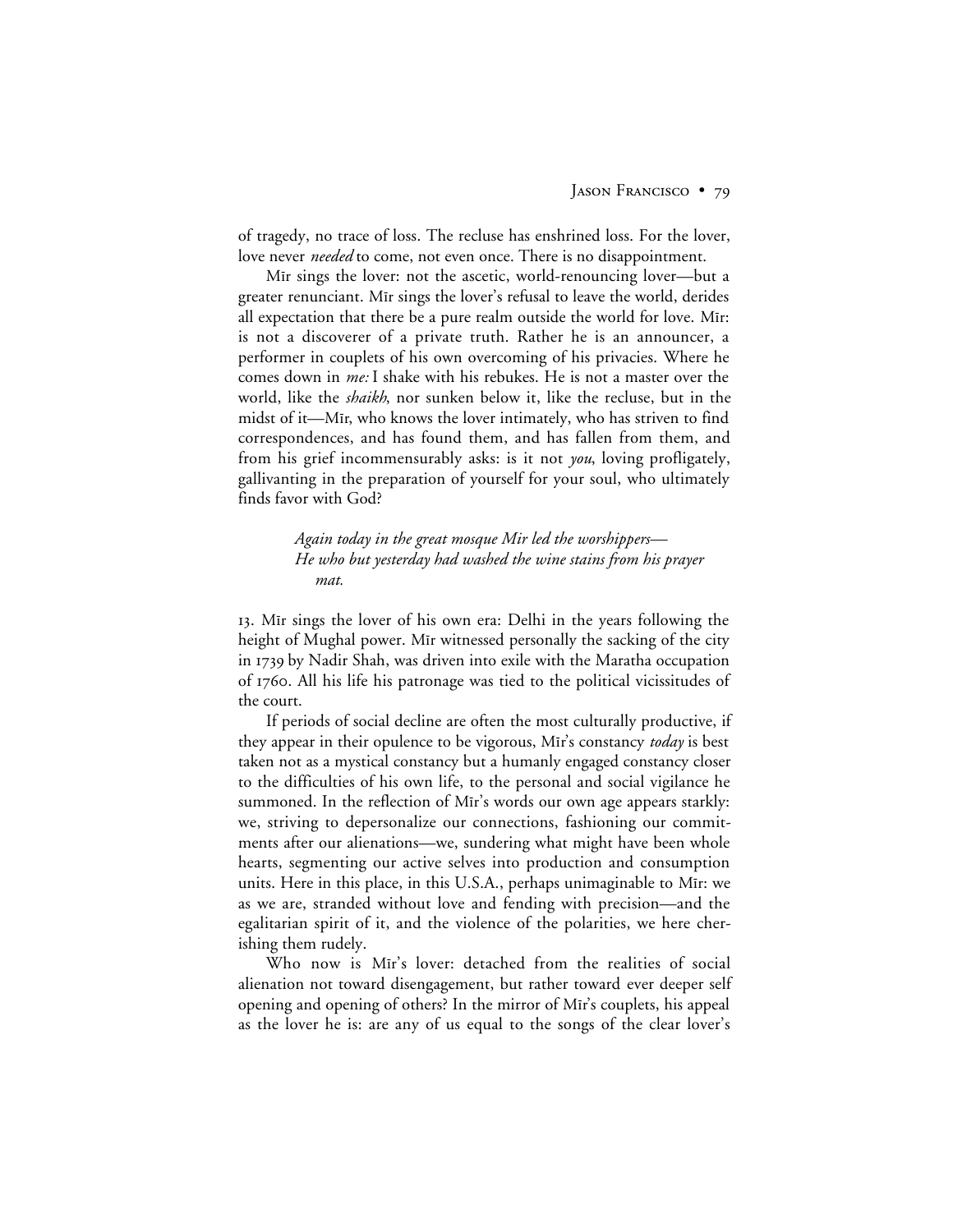sociality?

. *Man, formed of clay, gave lustre to this mirror: None would have looked into it save for him.*

> *Don't think us cheap: the heavens revolve for years to bring forth man out of the veil of dust.*

*I speak the secrets of my heart to old and young alike; My voice is free and unrestrained; and none can curb my tongue.*

*The heart is not a city that can rise again from the ruins. Loot it, and—do you hear me?—you will live to rue the day.*

Mir's provocation: beyond adherence to any class, any group, any family is the blunt importance of a person's dedication to an exchange of self and other, which Mir calls love. Constancy to the other—to the beloved, to God, to ideals, to realities, to names—this constancy begins the social value of criticism, of better-than-literary criticism worthy of the problems of ethical freedom and imperatives beyond the thirst for civilizing indubitables and cultural bits for the mouth.

I dispositionally read with a sensitivity for wide-open personages who announce themselves abruptly as a challenge to trust—that I might meet truths not just about myself but about my human nature. Perhaps in the very next moment I lose them. This loss does not bother me. To meet a couplet honestly even one time is to have gained multitudes. I submit Mir's work as labor toward this trust. I submit that Mir considered this trust cultivable, and not randomly visited upon his audiences. His poetic efforts neither titillate nor seduce blithely, nor merely conjure dreams of fecund connections—but in fact bring them as he offers himself as the lover he is. Underlying Mir's injunctions to love, his imperative openly to take his heart as a guide and the radical openness he means by loving, is a willingness to confront his listener with a defining question: are *you* willing to move from normalized fear to an experience of generalized dread—and perhaps beyond? Are *you* willing to suffer your life as more than your merely private affliction?

How do *you* feel about a reflexive distrust of the unconditional as the beginning of a just appreciation of the beloved, of God, of science, of human freedom itself? What do *you* think would be left of the world without love of the memory of clear and confused desire? Do *you* think